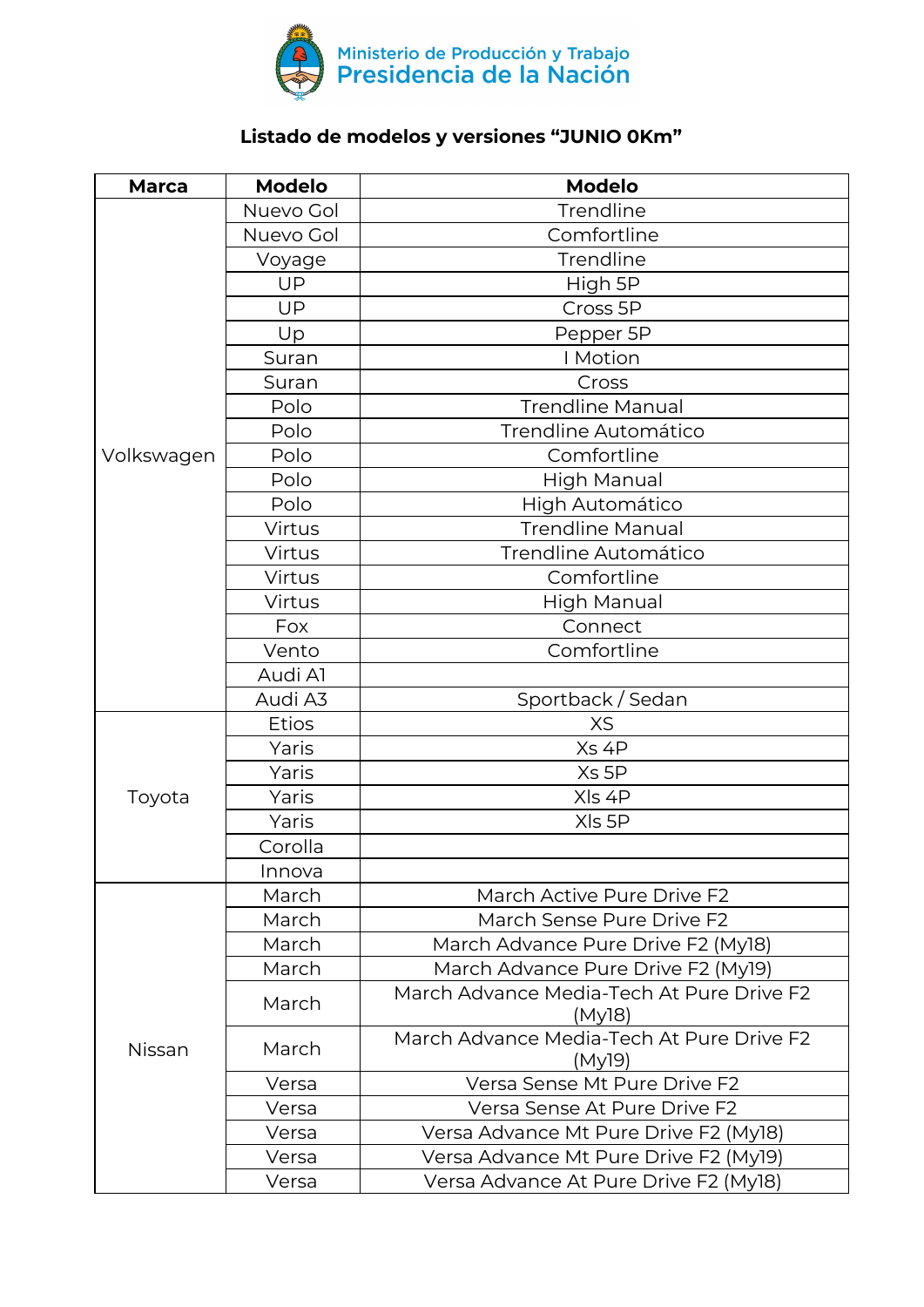

|         | Versa        | Versa Advance At Pure Drive F2 (My19) |
|---------|--------------|---------------------------------------|
|         | Versa        | Versa Exclusive At Pure Drive F2      |
|         | <b>Note</b>  | Note Exclusive Cvt Pure Drive         |
|         | <b>Note</b>  | Note Sr Cvt                           |
|         | <b>Kicks</b> | Kicks Sense Mt F2 (My19)              |
|         | <b>Kicks</b> | Kicks Advance Mt F2 (My19)            |
|         | <b>Kicks</b> | Kicks Advance Cvt F2 (My19)           |
|         | <b>Kicks</b> | Kicks Exclusive Cvt F2 (My19)         |
|         | <b>Kicks</b> | Kicks Exclusive Cvt Bt F2 (My19)      |
|         | <b>Kicks</b> | Kicks Advance Cvt Ucl                 |
|         | <b>Kicks</b> | Kicks Sense Mt (My20)                 |
|         | <b>Kicks</b> | Kicks Advance Mt (My20)               |
|         | <b>Kicks</b> | Kicks Advance Cvt (My20)              |
|         | <b>Kicks</b> | Kicks Exclusive Cvt (My20)            |
|         | <b>Kicks</b> | Kicks Exclusive Cvt Bt (My20)         |
|         | 208          | <b>Active 1.6 115</b>                 |
|         | 208          | Allure 1.6 115                        |
|         | 208          | Allure 1.6 Tiptronic 6 115            |
|         | 208          | Feline 1.6 115                        |
|         | 208          | Feline 1.6 Tiptronic 6 115            |
|         | 208          | Gt 1.6 Thp 165                        |
|         | 208          | Urban Tech 1.6                        |
|         | 2008         | <b>Active 1.6 115</b>                 |
|         | 2008         | Allure 1.6 115                        |
|         | 2008         | Allure 1.6 Tiptronic 6 115            |
|         | 2008         | Feline 1.6 115                        |
|         | 2008         | Feline 1.6 Tiptronic 6 115            |
|         | 2008         | Sport 1.6 Thp 165                     |
|         | 2008         | Crossway 1.6 115                      |
| Peugeot | 308          | Active 1.6 Nav                        |
|         | 308          | Allure Pack 1.6                       |
|         | 308          | Allure Pack 1.6 Hdi                   |
|         | 308          | Allure Pack Thp Tiptronic             |
|         | 308          | Feline Thp Tiptronic                  |
|         | 308          | Feline 1.6 Hdi                        |
|         | 408          | Allure Pack 1.6                       |
|         | 408          | Allure Pack 1.6 Hdi                   |
|         | 408          | Allure Plus Thp                       |
|         | 408          | Allure Pack Thp Tiptronic             |
|         | 408          | Feline Thp Tiptronic                  |
|         | 408          | Feline 1.6 Hdi                        |
|         | Partner      | Patagonica 1.6 115                    |
|         | Partner      | Patagonica 1.6 Hdi 92                 |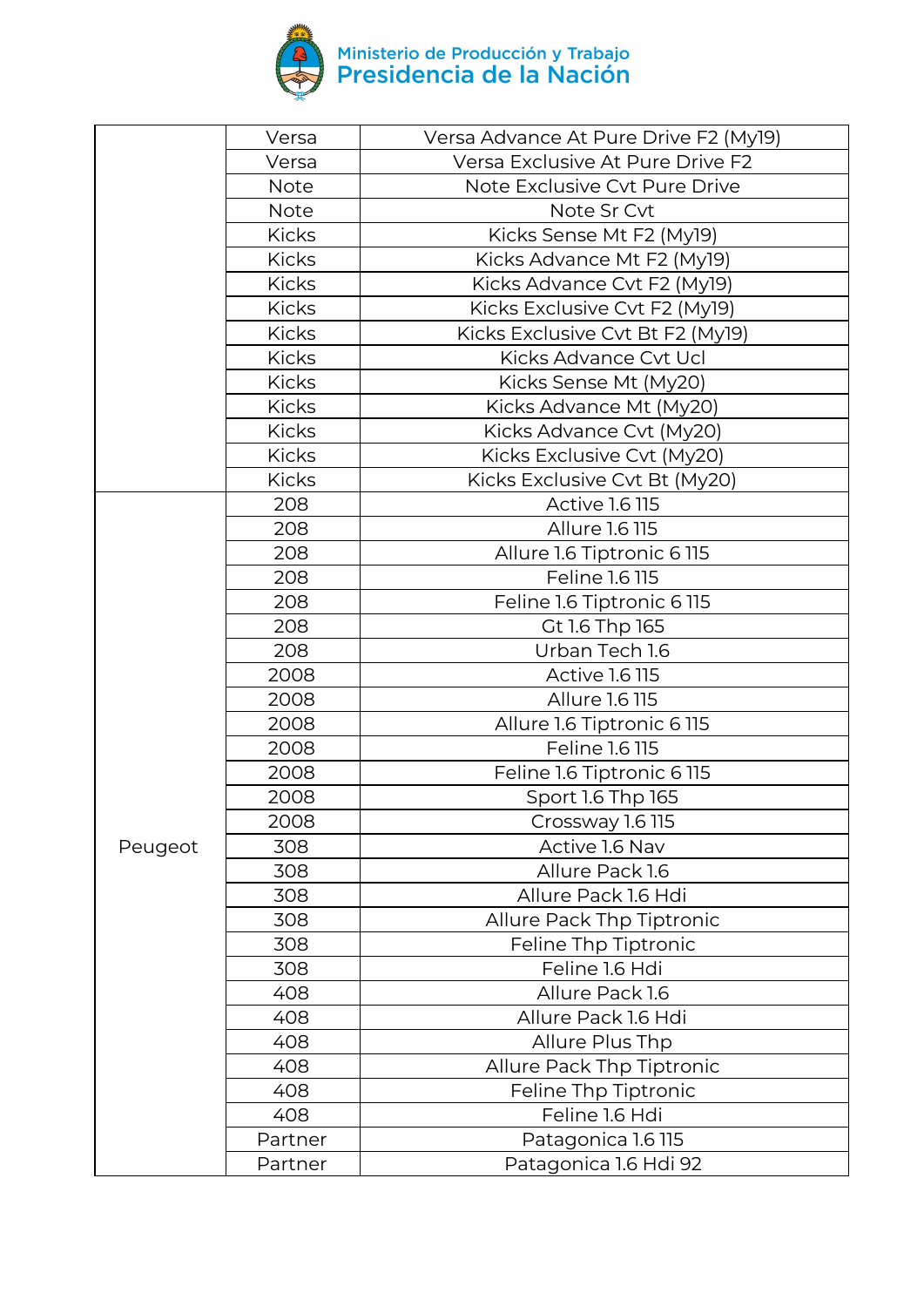

|           | Partner        | Patagonica Vtc Plus 1.6 115   |
|-----------|----------------|-------------------------------|
|           | Partner        | Patagonica Vtc Plus 1.6 Hdi92 |
|           | 301            | Allure 1.6                    |
|           | 301            | Allure 1.6 Hdi                |
|           | 301            | Allure Plus 1.6               |
|           | 301            | Allure Plus 1.6 Hdi           |
|           | 208            | Allure Plus 1.6 Hdi 92        |
|           | Onix           | Joy Ls+                       |
|           | Onix           | Lt                            |
|           | Onix           | Ltz Mt                        |
|           | Onix           | Ltz At                        |
|           | Onix           | Activ                         |
|           | Onix           | Effect                        |
|           | Prisma         | Joy Ls+                       |
|           | Prisma         | Lt                            |
|           | Prisma         | Ltz Mt                        |
|           | Prisma         | Ltz At                        |
|           | Spin           | Lt                            |
|           | Spin           | Ltz Mt 5A                     |
|           | Spin           | Ltz Mt 7A                     |
|           | Spin           | Ltz At 7A                     |
| Chevrolet | Spin           | Activ Mt 5A                   |
|           | Spin           | Activ At 5A                   |
|           | Spin           | Activ At 7A                   |
|           | Cruze          | Hb Lt                         |
|           | Cruze          | Hb Ltz                        |
|           | Cruze          | Hb Ltz At Mt                  |
|           | Cruze          | Hb Ltz At +                   |
|           | Cruze          | Nb Lt                         |
|           | Cruze          | Nb Ltz Mt                     |
|           | Cruze          | Nb Ltz At                     |
|           | Cruze          | Nb Ltz At +                   |
|           | <b>Tracker</b> | Fwd Ltz                       |
|           | <b>Tracker</b> | Awd Ltz                       |
|           | Tracker        | Awd Ltz+                      |
|           | Trailblazer    | Ltz At                        |
|           | C <sub>3</sub> | Vti 115 Feel Am18             |
| Citroen   | C3             | Vti 115 Shine Am18            |
|           | C <sub>3</sub> | Vti 115 At6 Feel Am18         |
|           | C <sub>3</sub> | Vti 115 At6 Shine Am18        |
|           | C3             | Vti 115 Feel Am19**           |
|           | C3             | Vti 115 At6 Feel Am19**       |
|           | C3             | Vti 115 At6 Shine Am19**      |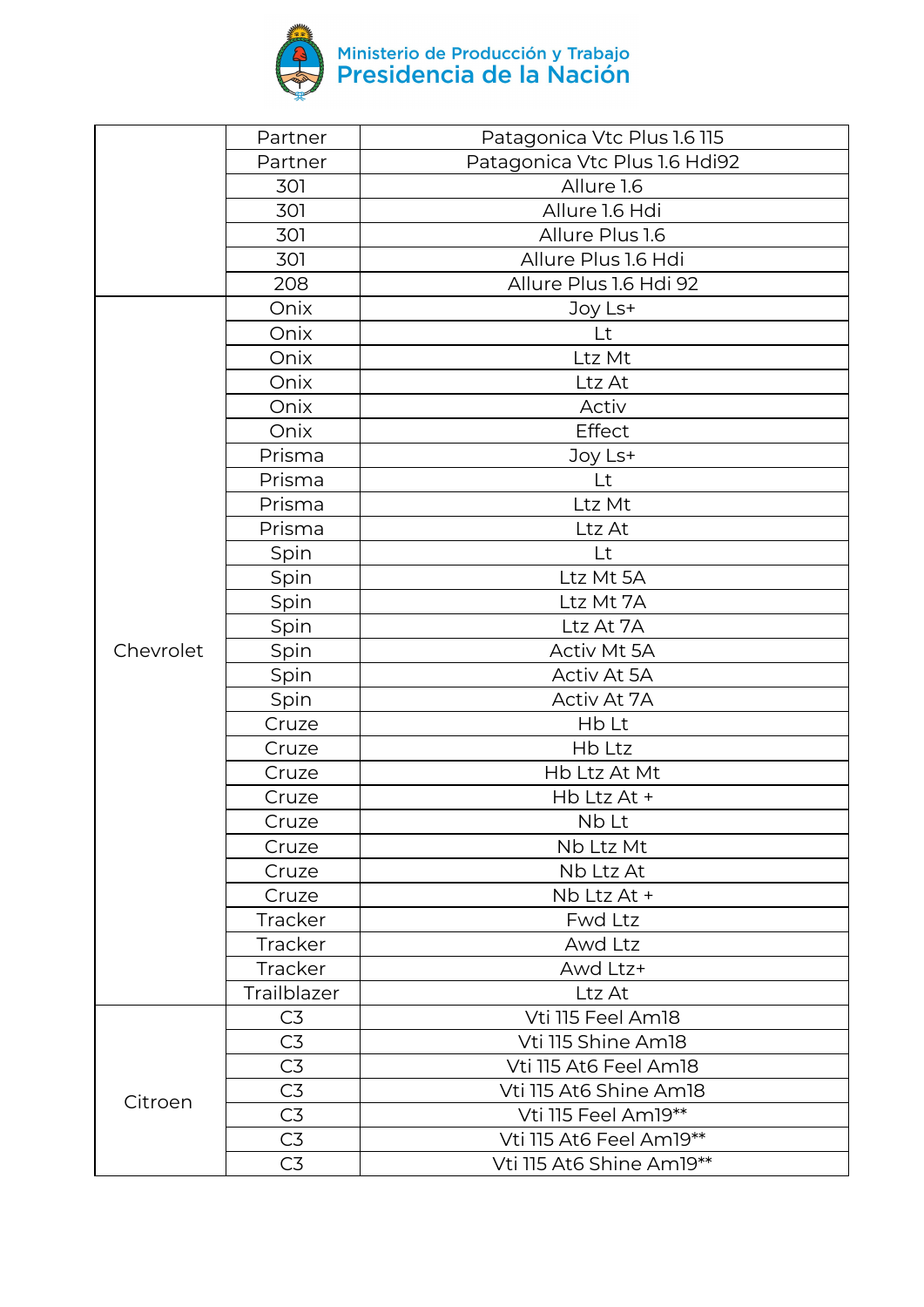

|       | C <sub>3</sub> | Vti 115 At6 Urban Trail           |
|-------|----------------|-----------------------------------|
|       | C <sub>3</sub> | Vti 115 Feel Am20**               |
|       | C3             | Vti 115 At6 Feel Am20**           |
|       | C <sub>3</sub> | Vti 115 At6 Shine Am20**          |
|       | C <sub>3</sub> | Vti 115 Feel Am20.5**             |
|       | C <sub>3</sub> | Vti 115 At6 Feel Am20.5**         |
|       | C3             | Aircross Vti 115 Feel Am18        |
|       | C3             | Aircross Vti 115 At6 Feel Am18    |
|       | C <sub>3</sub> | Aircross Vti 115 Shine Am18       |
|       | C3             | Aircross Vti 115 At6 Shine Am18   |
|       | C3             | Aircross Vti 115 Live Am19        |
|       | C3             | Aircross Vti 115 Feel Am19        |
|       | C3             | Aircross Vti 115 At6 Feel Am19    |
|       | C <sub>3</sub> | Aircross Vti 115 At6 Shine Am19   |
|       | C4             | Lounge Thp 165 Mt6 Feel Am19      |
|       | C4             | Lounge Thp 165 At6 Feel Am19      |
|       | C4             | Lounge Thp 165 Mt6 Feel Pack Am19 |
|       | C4             | Lounge Thp 165 At6 Shine Am19     |
|       | Spacetourer    | L2 Hdi 150 At6 Feel Pack          |
|       | Ds3            | Puretech 110 At6 So Chic Am19     |
|       | Ds3            | Puretech 110 At6 Cafe Racer       |
|       | Fit            | <b>EXL</b>                        |
|       | Wr-v           | EX                                |
| Honda | Wr-v           | <b>EXL</b>                        |
|       | Hr-v           | <b>LX</b>                         |
|       | $Hr-V$         | EX                                |
|       | Civic          | <b>EXL</b>                        |
|       | Mobi           | <b>EASY 1.0</b>                   |
|       | Mobi           | <b>WAY 1.0</b>                    |
|       | Argo           | DRIVE 1.3 GSE                     |
|       | Argo           | PRECISION 1.8 16V                 |
|       | Argo           | PRECISION 1.8 16V AT6             |
|       | Argo           | <b>HGT 1.8 16V</b>                |
|       | Cronos         | DRIVE 1.3 GSE                     |
|       | Cronos         | PRECISION 1.8 16V                 |
| Fiat  | Cronos         | PRECISION 1.8 16V AT6             |
|       | 500            | 1.4 16v SPORT                     |
|       | 500            | 1.4 16v LOUNGE                    |
|       | 500            | 1.4 16v CABRIO                    |
|       | 500            | 595 TURISMO                       |
|       | 500x           | <b>POP STAR 1.4 16V</b>           |
|       | 500x           | CROSS PLUS 1.4 16V AT9            |
|       | Renegade       | SPORT 1.8L MT5 FWD                |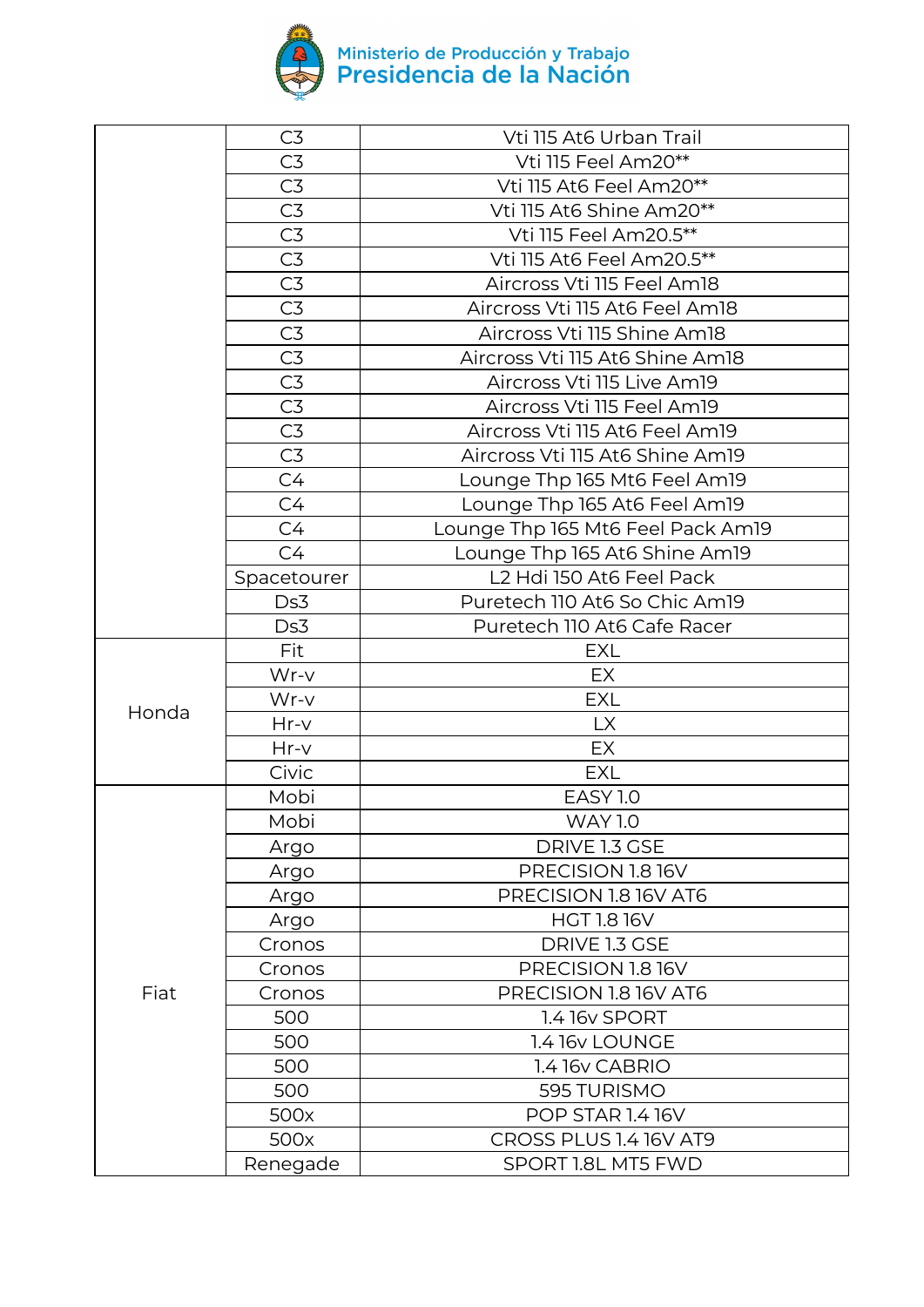

|         | Renegade       | SPORT 1.8L AT6 FWD     |
|---------|----------------|------------------------|
|         | Renegade       | LONGITUDE 1.8L AT6 FWD |
|         | Renegade       | TRAILHAWK 2.0L AT9 AWD |
|         | Kwid           | Zen                    |
|         | Kwid           | Intens                 |
|         | <b>Kwid</b>    | Iconic                 |
|         | Logan          | Authentique            |
|         | Logan          | Expression             |
|         | Logan          | Privilege              |
|         | Sandero        | Expression             |
|         | Sandero        | Dynamique              |
|         | Sandero        | Privilege              |
|         | Sandero        |                        |
|         | Stepway        | Expression             |
| Renault | Sandero        | Dynamique              |
|         | Stepway        |                        |
|         | Sandero        | Privilege              |
|         | <b>Stepway</b> |                        |
|         | Kangoo VP      |                        |
|         | Duster         | Expression             |
|         | Duster         | Dynamique              |
|         | Duster         | Privilege              |
|         | Captur         | Life                   |
|         | Captur         | Zen                    |
|         | Captur         | Intens                 |
|         | Koleos         |                        |
|         | Ka             | $\mathsf S$            |
|         | Ka             | <b>SE</b>              |
|         | Ka             | <b>SEAT</b>            |
|         | Ka             | <b>SEL</b>             |
|         | Ka             | Freestyle              |
|         | Ka +           | $\mathsf S$            |
|         | Ka +           | <b>SE</b>              |
|         | Ka +           | <b>SEAT</b>            |
|         | Ka +           | <b>SEL</b>             |
| Ford    | Ka +           | <b>SELAT</b>           |
|         | Fiesta         | S Plus                 |
|         | Fiesta         | <b>SE</b>              |
|         | Fiesta         | SE AT                  |
|         | Fiesta         | SE Plus                |
|         | Fiesta         | SE Plus AT             |
|         | Fiesta         | Titanium MT            |
|         | Fiesta         | Titanium AT            |
|         | Focus          | S                      |